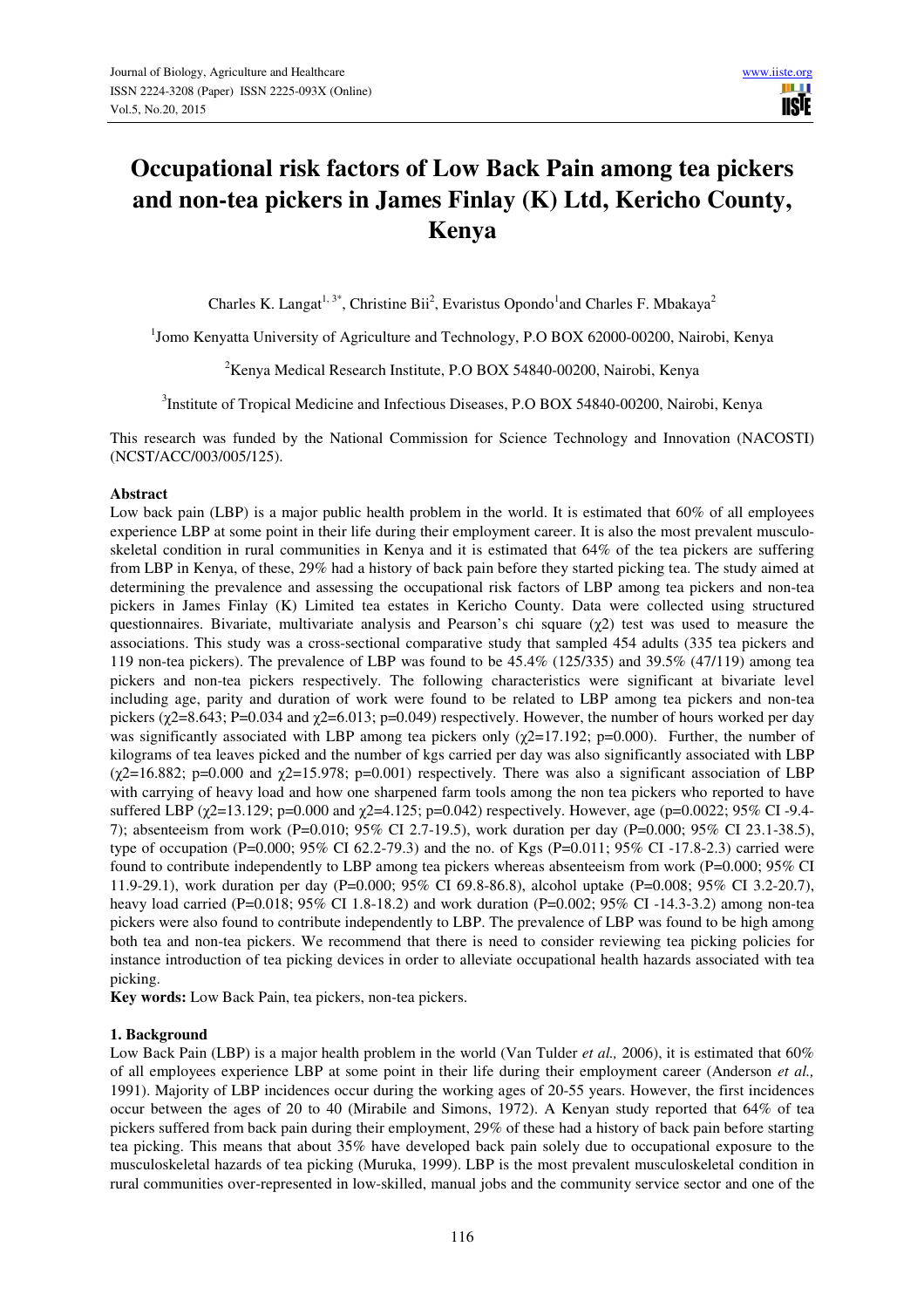most common causes of disability in the developed nations. Anecdotally, there is a general assumption that LBP prevalence in Africa is comparatively lower than in developed countries (Boreham *et al.*, 1993).

Occupational injury is recognized as the leading cause of occupational LBP in developed and developing countries (Battie and Bigos, 1991). Further, occupational back pain in industry is a major problem with prevalence of back pain in the working population varying from 12-14% depending on the profession with a mean prevalence of 27% in the Netherlands. Previous history of LBP is often predictive of future back pain problems and chronic cases represent a significant burden on the healthcare and compensation systems. Both psychological and physical factors related to work have found to be associated with LBP in many cross-sectional and some longitudinal studies (Bongers *et al.,* 1993).

Moreover, a third of all the disability costs in the United States are due to LBP disorders (Bratton, 1999). For instance, it is estimated that the direct Health care cost for LBP in the US is \$20 billion annually. This amount increases to \$50 billion annually when one includes the indirect costs (Patel *et al.,* 2000). The latter refers to the cost to the economy in terms of lost work hours and loss of productivity due to absenteeism from work. The situation is no better in Canada where the treatment cost of musculoskeletal disorders is similar to the cost of cancer related diseases. There is an abundance of literature reports on the risk factors of LBP in the general population (Haldeman, 2005). Known modifiable risk factors for LBP include; lack of fitness, poor health, obesity, smoking, drug dependence, and occupational factors including heavy lifting, twisting, bending, stooping, awkward posture at work and prolonged sitting. Those that are non-modifiable are increasing age, number of children, a previous episode of LBP and major scoliosis (Dwyer, 1987). It is within the public health interest to prevent injuries and painful conditions by addressing modifiable risk factors for LBP. The study aimed at determining the prevalence and assessing the occupational risk factors of LBP among tea pickers and non-tea pickers in tea estates of James Finlay (K) Limited (JFK) in Kericho County.

## **2. Materials and Methods**

The present study was a cross-sectional comparative study that utilized quantitative data collection techniques. It was conducted at JF (K) Limited tea estates in Kericho County. The County is located to the South West of the Republic of Kenya and lies within the highlands of Rift Valley. Prior to the study, approval was granted by KEMRI National Review Board (SSC NO. 2564) and JF (K) head office. The study population included tea pickers and non-tea pickers aged 18 years and above working in JF (K) Limited tea estates. A minimum sample size of 454 was calculated (both males and females). Stratified sampling procedure was used whereby each estate was divided into strata, followed by random sampling of individuals in each stratum. Written informed consents were obtained and the purpose of the study was explained to the participants by trained interviewers. The data regarding demographic characteristics and risk factors of LBP were collected using structured questionnaires. After the collection of data, it was entered and analyzed using SPSS version 19.0.

Descriptive statistics were used in analysis to give proportions and frequencies. Bivariate analysis, Pearson's chi square  $(\chi^2)$  tests were used to determine the association between diagnosis of LBP and socio-demographic characteristics and risk factors. Multivariate analysis was done on variables that were significant at bivariate level in order to determine the variables that independently contribute to LBP suffering. Level of significance at  $P \le 0.05$  was considered.

#### **3. Results**

#### **Baseline characteristics of tea and non-tea pickers**

A summary of socio-demographic characteristics is shown on (table 1). A total of 454 participants aged 18-49 years were enrolled, 73.8% (335/454) were tea pickers with a mean age of 36.4±1.03 and 26.2% (119/454) were non-tea pickers with a mean age of 37.3±1.8. Most tea pickers were aged 26-33 years representing a 38.5% while majority of non-tea pickers were aged 34-41 years at 52.1%. More than half of tea pickers 65.4% were males while 54.6% of same genders were non-tea pickers. In terms of marital status, respondents who were married constituted the largest proportion for both tea pickers and non-tea pickers at 85.7% and 91.6% respectively. Majority of the respondents had more than two children between the two study populations groups at 56.1% for tea pickers and 64.7% for the non tea pickers.

#### **Prevalence of LBP among tea pickers and Non-tea pickers**

The overall prevalence of LBP was 45.4% for tea pickers and 39.5% for non-tea pickers as shown in table 2.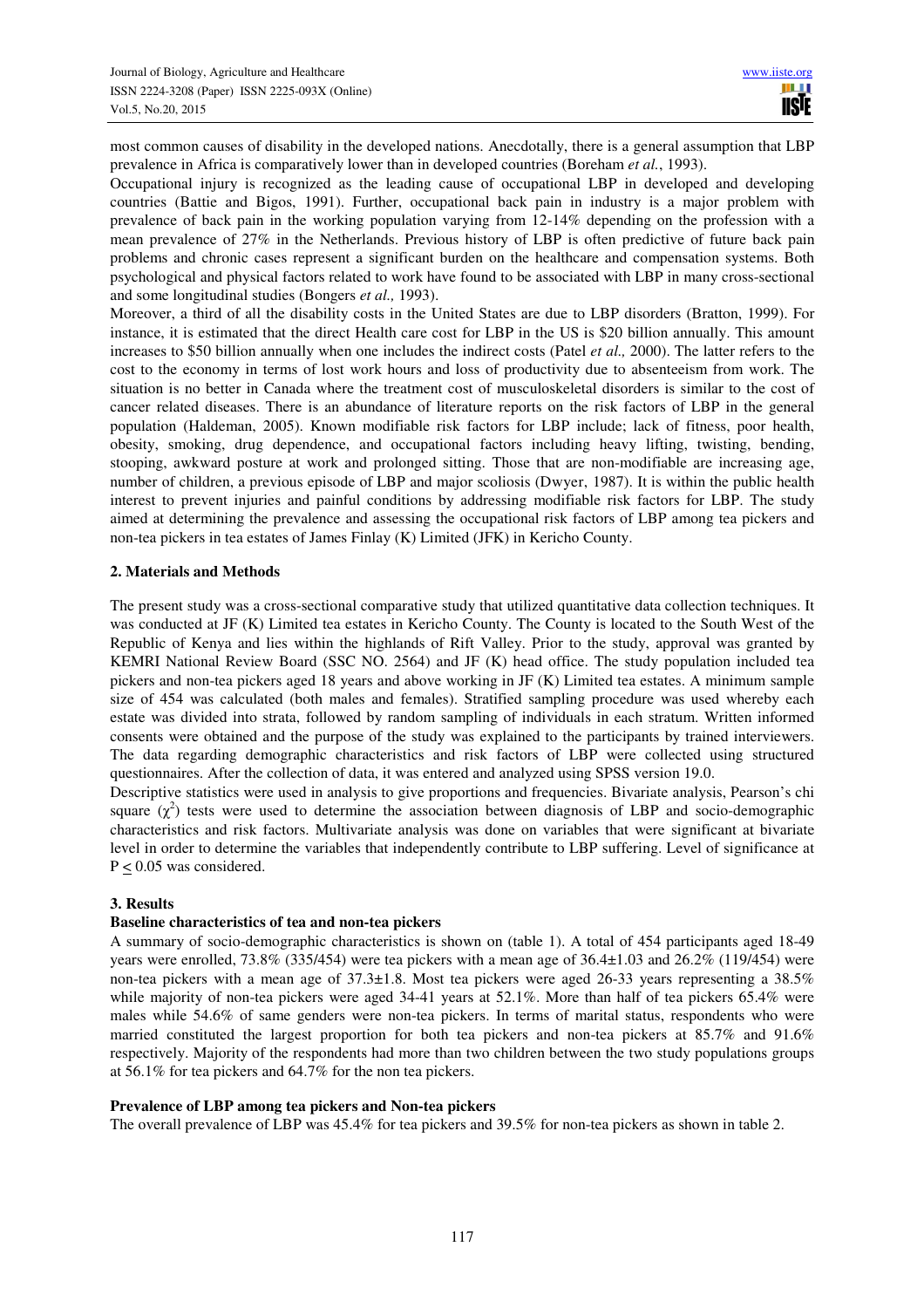**Prevalence of LBP in relation to socio-demographic characteristics of tea and non-tea pickers of JFK Ltd** 

Majority of those who reported to have suffered from LBP were aged 42 years and above among tea pickers and non-tea pickers at 50% and 43.9% respectively. Majority of males were tea pickers at 61.2% while 61.7% of males who were non-tea pickers formed the highest proportion. Most tea pickers and non-tea pickers were married at 86.8% and 91.5% respectively. Most of tea pickers and non-tea pickers reported to have had more than two children at 68.5% and 83% respectively. Table 3 provides summary of the prevalence of LBP in relation to socio-demographic characteristics.

## **Risk factors associated with LBP among tea and non-tea pickers of JF (K) Ltd.**

Occupational risk factors associated with LBP are summarized in table 4. Majority, of both tea pickers and nontea pickers who reported to have suffered LBP had absented themselves from work due to LBP at 60.5% (92/152) and 57.4% (27/47) respectively. However, there was significant association between LBP and absenteeism from work due to LBP between tea pickers and non-tea pickers respectively ( $\chi$ 2=106.112; P=0.000 and χ2=53.500; p=0.000). There was no significant relation between LBP suffering and LBP as a result of injury between the two study populations. However, majority of both tea pickers and non-tea pickers thought that LBP was not as a result of injury at 97.4% (148/152) and 95.7% (45/47) respectively. The above scenario was also found between the two study populations who reported to have suffered LBP due to family history of low back pain. Smoking was significantly associated with LBP between tea pickers and non-tea pickers ( $\chi$ 2=10.914; P=0.001 and χ2=36.510; p=0.000) respectively. However, majority of both tea pickers and non-tea pickers reported to have suffered LBP and yet they were not smoking, at 71.1% (108) and 51.1% (24) respectively. There was also significant association between LBP and alcohol drinking between tea pickers and non-tea pickers ( $(\chi$ 2=9.061; P=0.003 and  $\chi$ 2=36.510; p=0.000) respectively. However, both the tea pickers and non-tea pickers who reported to have not been drinking and had suffered LBP formed the highest proportion at 65.8% (100) and 51.1% (24) respectively. How long an individual had worked in each of the occupation was found to be related to LBP between tea pickers and non-tea pickers ( $\chi$ 2=8.643; P=0.034 and  $\chi$ 2=6.013; p=0.049) respectively. However, majority, 68.4% (104) of tea pickers who reported to have suffered LBP had worked for more than 2 years while majority, 55.3% (26) of non-tea pickers who reported to have suffered LBP had worked for 1-2 years. The number of hours an individual worked per day showed significant association with LBP among tea pickers only  $(\gamma2=17.192; p=0.000)$ . However, majority of both tea pickers and non-tea pickers who reported to have suffered LBP had worked 6-8hours per day at 88.2% (134) and 83% (39) respectively. There was a significant association between LBP and whether one thought that occupation status had caused him/her to suffer LBP between both tea pickers and non-tea pickers ( $\chi$ 2=210.290; p=0.000 and  $\chi$ 2=100.949; p=0.000) respectively. However, majority of both tea pickers and non-tea pickers reported to have suffered LBP and thought that their occupation had caused them to suffer LBP at 93.1% (134) and 95.7% (45) respectively. Furthermore, the number of kilograms of tea leaves picked and the number of kgs carried per day was also significantly associated with LBP ( $\chi$ 2=16.882; p=0.000 and  $\chi$ 2=15.978; p=0.001) respectively. However, majority reported to have harvested between 20-50kgs and carried approximately 12kgs of green leaves per basket at 55.9% (85) and 68.4% (104) respectively. In regards to how one carried tea leaves to the nearest collection point, majority of whom reported to have suffered from LBP carried packed bags of green leaves to the weighing bays on their backs. However, there was no significant association between LBP and how the baskets were carried. There was a significant association of LBP with carrying of heavy load and how one sharpened farm tools among the non tea pickers who reported to have suffered LBP ( $\gamma$ 2=13.129; p=0.000 and  $\chi$ 2=4.125; p=0.042) respectively.

#### **Multivariate analyses**

Linear regression was done on variables that were found to be significant at bivariate level, to determine the factors that independently contribute to LBP among tea pickers and non-tea pickers. A summary of multivariate analyses are shown in table 5.

#### **4. Discussion**

Few studies to determine the prevalence and risk factors for LBP among tea and non-tea pickers in developing countries including Kenya have been conducted. Therefore, there is not much literature information regarding the prevalence/epidemiology of LBP among tea and non-tea pickers in developing countries as it has not been well documented.

In this study, point prevalence was investigated between tea pickers and non-tea pickers and was found to be high. The point prevalence was 45.4% and 39.5% among tea pickers and non-tea pickers respectively. However,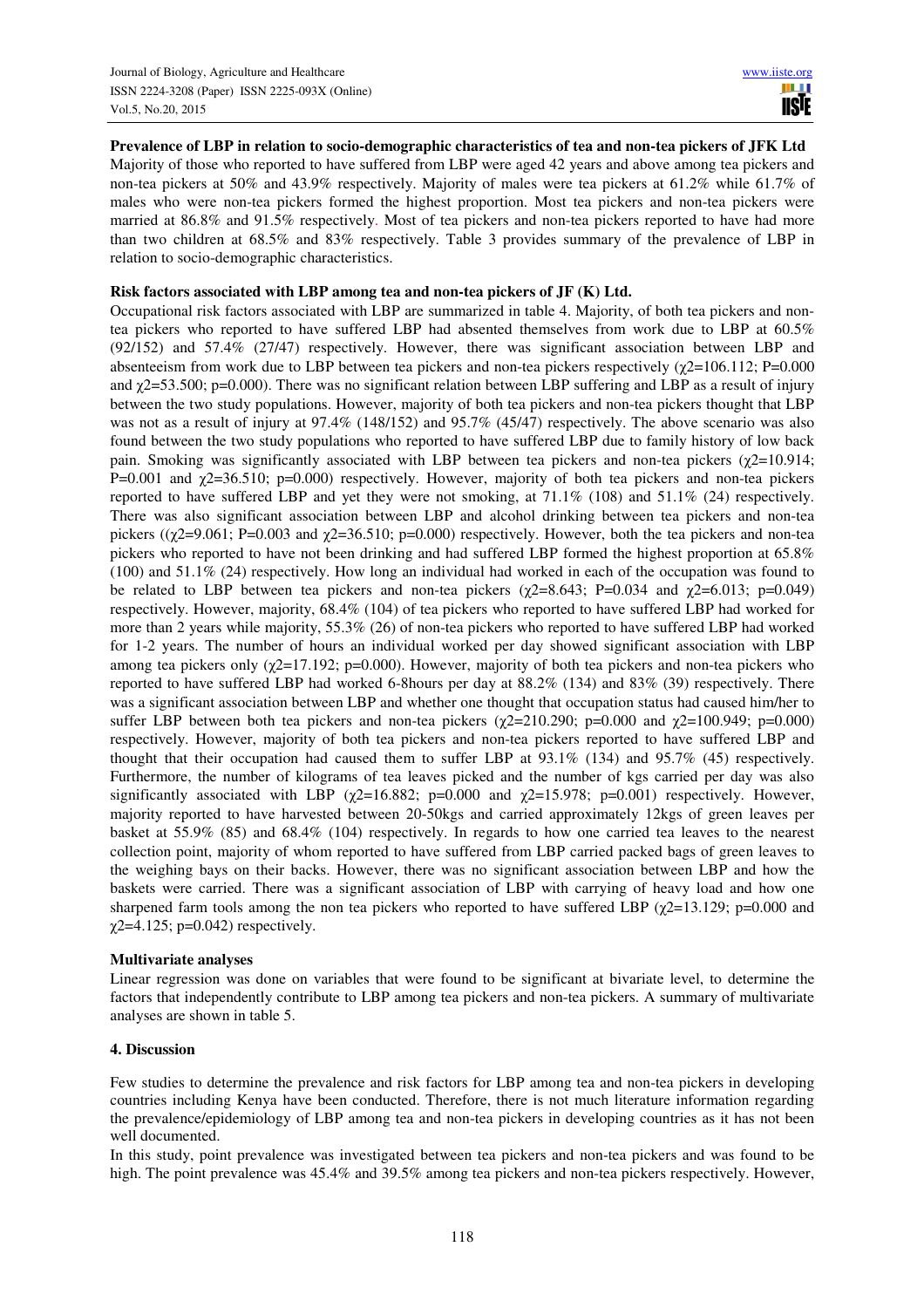these study findings differed with another Kenyan study that reported the prevalence of back pain at 64% among the tea pickers. Moreover, of these, 29 % had a history of back pain before they started picking tea. Furthermore, they found out that 35 % of the workers developed back pain due to occupational exposure to tea picking (Muruka, 1999). In another Brazilian study, Ferreira *et al.,* (2011) reported a 63.1% (95%CI 59.9 to 66.1) period prevalence of back pain at least once in the 12 months prior to the interview among adults. These results are in discrepancy with this study that found a  $45.4\%$  (152/454) and 39.5% (47/119) point prevalence among tea pickers and non-tea pickers respectively. The discrepancy is due to different populations in different occupation studied. In a previous study (Tomita *et al.*, 2010) that assessed the prevalence and risk factors of LBP among Thai and Myanmar sea food processing factory workers, investigated both point and period prevalence. The point prevalence, 7-d prevalence, and 12-months prevalence were 28.5% (47/165), 32.1% (53/165) and 44.8% (74/165) respectively among the general population. However, the point prevalence, 7-d prevalence, and 12 months prevalence were 42.4% (36/85), 47.1% (40/85) and 68.2% (58/85) respectively among Thai workers whereas the point prevalence, 7-d prevalence, and 12-months prevalence were 13.8% (11/80), 16.3% (13/80) and 20% (16/80) respectively among Myanmar workers. These results are inconsistent with this study due to different study populations of different nationality. Furthermore, there was difference between the two studies due to the different occupational settings. The present study that investigated the general characteristics of the respondents showed that majority, 38.5% of tea pickers were aged between 26-33 years while slightly half of non-tea pickers 52.1% were aged 34-41 years. These results were not in agreement with the previous study (Tomita *et al.,* 2010) which reported that most of the Thai workers who were interviewed were aged  $\geq 40$  years making 41.2% (n=35) whereas majority of Myanmar workers were aged < 30 years representing 80% (n=64). In addition, this study was not consistent with the previous study conducted by Tomita *et al.,* 2010 indicated that LBP was independently associated with older age of  $\geq 40$  years, perception of health status, history of back injury, twisting posture at work, and slipping on wet floor. The discrepancy between the two studies was as a result of differences in study populations studied, different geographical locations, different variables investigated and different cadres of the two populations. Moreover, this study reported 61.2% and 61.7% LBP prevalence among males (both tea pickers and non-tea pickers respectively) as compared to females at 38.8% and 38.3% respectively in the same population. These results are not in agreement with a study done by Seyed *et al.,*(1997) on LBP among different groups of subjects exposed to hand-arm transmitted vibration which showed that the female strawberry farmers had the highest prevalence of LBP (84.0%, 95% CI=73.8-94.2%), followed by the female green tea farmers (63.0%, 95% CI=44.8-81 .2%). The prevalence of LBP in the female strawberry farmers was even higher than the males doing the same job, but the figure among the female green tea farmers was lower than the male farmers engaged in green tea production. This discrepancy is due to different sample sizes distributions and different study populations in different geographical areas among the two study groups.

## **5. Conclusions**

The prevalence of LBP was found to be high among both tea pickers and non-tea pickers, 45.4% and 39.5% respectively. The occupational risk factors that were found to be statistically significant among tea pickers are: age; duration of work, number of hours worked per day, amount of green tea leaves carried by an individual and how normally an individual carries heavy load. The socio-demographics factors that were found to be statistically significant were: age and parity among both tea and non-tea pickers.

We recommend that there is need to consider reviewing tea picking policies for instance introduction of tea picking devices in order to alleviate occupational health hazards associated with tea picking.

## **6. Acknowledgements**

We would like to acknowledge all the participants and James Finlay (K) Ltd as a whole who made this study a success. We also feel indebted to thank Hillary K. Langat who helped in the completion of this work.

#### **References**

Anderson, G.B.J., Pope, M.H., Frymoyer, J.W., Snook, S.H. (1991). Epidemiology and cost. In: Occupational low back pain: Assessment, treatment and prevention. eds. by Pope, M.H., Anderson, G.B.J., Frymoyer, J.W., Chaffin, D.B., 95-113, Mosby Year Book, St. Louis.

Battie, M.C. & Bigos, S.J. (1991). Industrial back pain complaints, a broader perspective. *Ortop clin North America*.

Bongers P., de Winter R. & Kompier M. (1993). Psychological factors at work and musculoskeletal disease. *Scand of work environmental Health.* 297-312

Bongers, P., de Winter, R. & Kompier, M. (1993). Psychological factors at work and musculoskeletal disease. *Scand of work environmental Health.* 297-312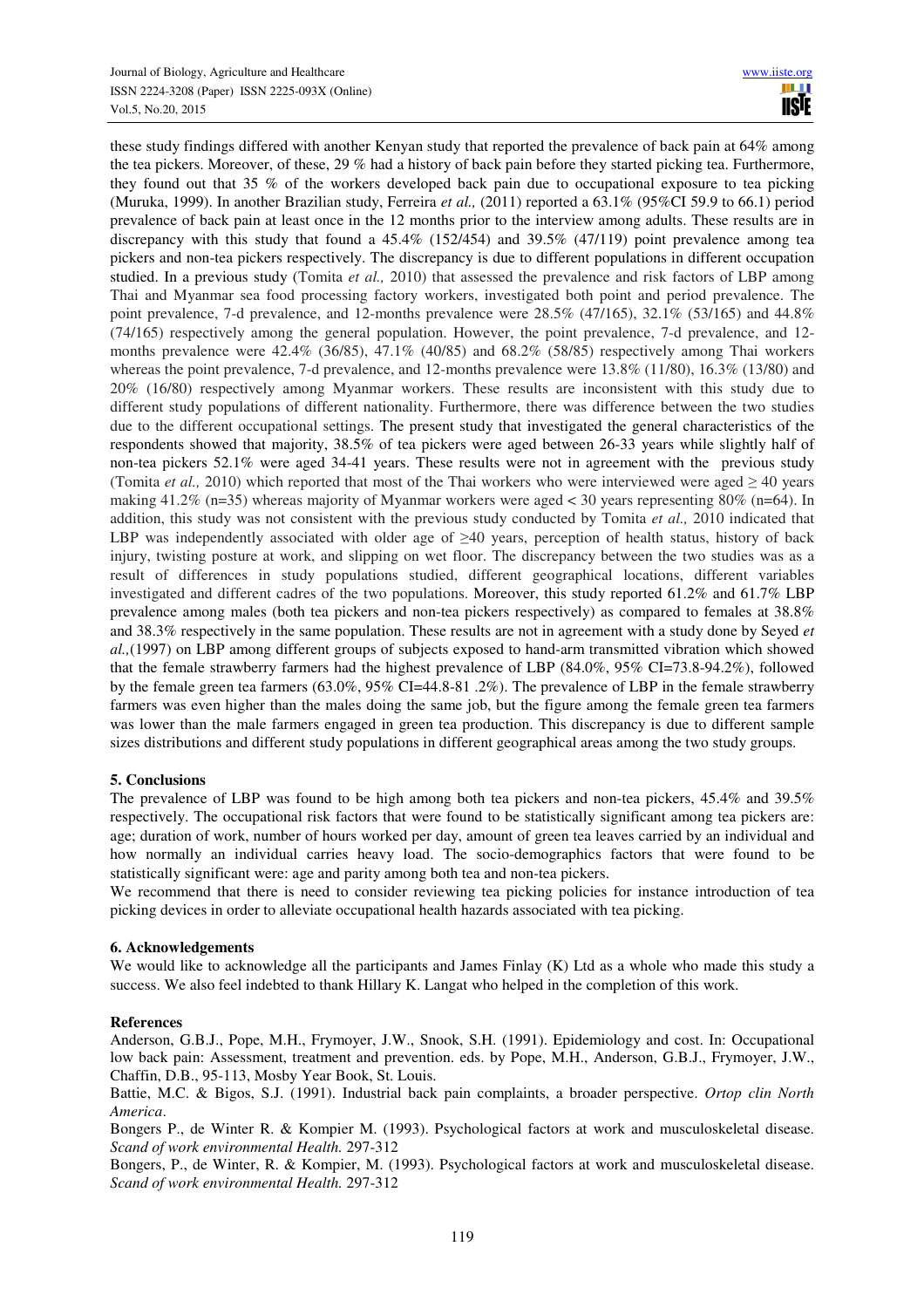Boreham, P., Whitehouse, G., & Harley, B. (1993). The labour Force Status of Aboriginal people: a regional comparison, labour and industry , 5 (1) 16-32

Dwyer, A.P. (1987). Backache and its prevention. *Clin Orthop*, 222:35-43.

Ferreira, G.D., Silva, M.C., Rombaldi, A.J., Wrege, E.D., Siqueira, F.V. and Hallal, P.C. (2011). Prevalence and associated factors of back pain in adults from southern Brazil: a population-based study. Rev Bras Fisioter; 15(1):31-6.

Gandhi, S., Mehta, M. and Dahiya, R. (2014). Occupational Health Hazard in Abelmoschus esculentus (Bhindi) Picking and Mitigating Measures. *Adv Crop Sci Tech.,* 2:4

Haldeman, S. (2005). Risk factors for low back and neck pain: An introduction to clinical epidemiology and review of commonly suspected risk factors. In *Principles and Practice of Chiropractic* 3rd edition. Edited by: Hartvigsen J. The McGraw-Hill Companies: 465-483.

Mirabile, M.P. and Simons, G.R. (1972). An analysis and interpretation of industrial medical data*. J Occup Med,* 14, 227-31.

Muruka, A.O. (1999). Age, height and duration of service in relation to back pain among tea pickers in Kenya. Brewed in the sweat of forced labour, *National Campaign for Labour Rights.* 

Patel A. T. & Ogle A.A. (2000). Diagnosis and management of acute low back pain. *American Academy of Family Physicians*. Available on: *http://www.aafp.org/afp/20000315/1779.html.*

Seyed Mohammad, M., Ryoichi I. and Hirotoshi IWATA (1997). Low Back Pain among different groups of subjects exposed to hand –arm transmitted vibration. *Industrial health 1997, 35, 212-221* 

Tomita, S., Arphorn, S., Muto, T., Koetkhlai, K., Naing, S.S. and Chaikittiporn, C. (2010). Prevalence and Risk Factors of Low Back Pain among Thai and Myanmar Migrant Seafood Processing Factory Workers in Samut Sakorn Province, Thailand. *Industrial Health*, 48, 283–291.

Van Tulder, M., Becker, A., Bekkering, T., Breen, A., del Real, M.T., Hutchinson, A., Koes, B., Laerum, E. and Malmivaara, A. (2006). Chapter 3. European guidelines for the management of acute nonspecific low back pain in primary care. *Eur Spine J,* 15 (Suppl 2), S169–91.

|                 | Tea pickers         |         | Non-tea pickers  |                  |                |
|-----------------|---------------------|---------|------------------|------------------|----------------|
| <b>Variable</b> | Frequency $(N=335)$ | $100\%$ | Frequency(N=119) | $100\,\%$        | <b>Total</b>   |
| Age in yrs      |                     |         |                  |                  |                |
| 18-25           | 16                  | 4.8     | $\,8\,$          | 6.7              | 24             |
| $26 - 33$       | 129                 | 38.5    | 18               | 15.1             | 147            |
| 34-41           | 76                  | 22.7    | 62               | 52.1             | 138            |
| 42-49           | 114                 | 34.0    | 31               | 26.1             | 145            |
| Gender          |                     |         |                  |                  |                |
| Male            | 219                 | 65.4    | 65               | 54.6             | 284            |
| Female          | 116                 | 34.6    | 54               | 45.4             | 170            |
| <b>Marital</b>  |                     |         |                  |                  |                |
| status          |                     |         |                  |                  |                |
| Married         | 287                 | 85.7    | 109              | 91.6             | 396            |
| Single          | 36                  | 10.7    | 1                | 0.8              | 37             |
| Widowed         | 9                   | 2.7     | $\,8\,$          | 6.7              | 17             |
| Separated       | $\mathfrak{Z}$      | 0.9     | $\mathbf{1}$     | $0.8\,$          | $\overline{4}$ |
| <b>Parity</b>   |                     |         |                  |                  |                |
| One             | 20                  | 6.0     | 14               | 11.8             | 34             |
| Two             | 105                 | 31.3    | 28               | 23.5             | 133            |
| $>$ two         | 188                 | 56.1    | 77               | 64.7             | 265            |
| None            | $22\,$              | 6.6     | $\boldsymbol{0}$ | $\boldsymbol{0}$ | 22             |

**Table 1 Socio-demographic Characteristics of tea pickers and non-tea pickers**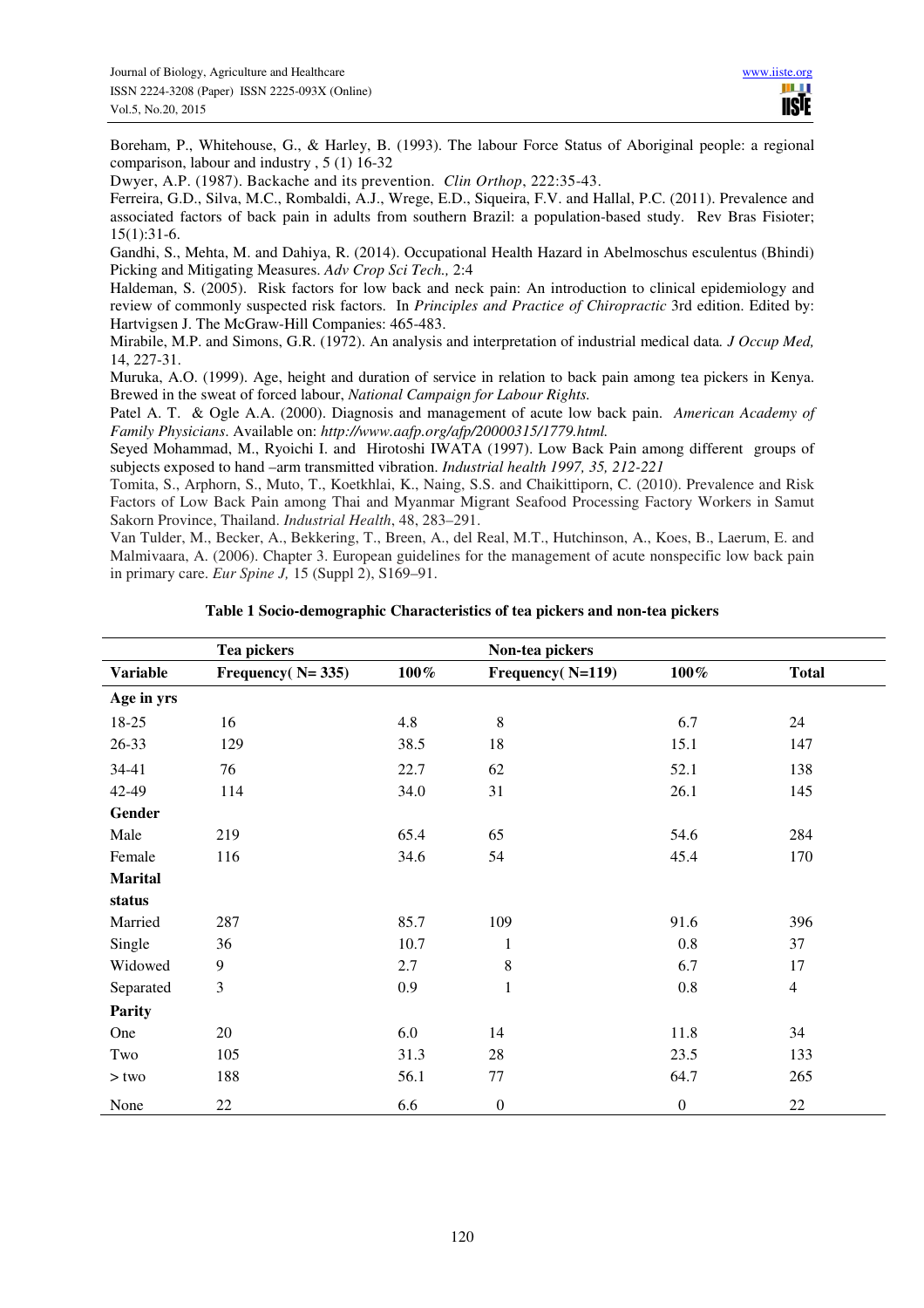| Table 2 Prevalence of low back pain among tea pickers and Non-tea pickers |           |         |                        |         |  |  |
|---------------------------------------------------------------------------|-----------|---------|------------------------|---------|--|--|
| Tea pickers N=335                                                         |           |         | Non- tea pickers N=119 |         |  |  |
| <b>Variable</b>                                                           | Frequency | Percent | Frequency              | Percent |  |  |
| Yes                                                                       | 152       | 45.4    | 47                     | 39.5    |  |  |
| N <sub>0</sub>                                                            | 183       | 54.6    | 72                     | 60.5    |  |  |
| Total                                                                     | 335       | 100%    | 119                    | $100\%$ |  |  |

## **Table 3 Prevalence of Low back Pain in relation to socio-demographic characteristics**

| Low Back Pain status of the respondents |               |              |          |                         |                |          |              |  |
|-----------------------------------------|---------------|--------------|----------|-------------------------|----------------|----------|--------------|--|
| Tea pickers $(n=335)$                   |               |              |          | Non-tea pickers (n=119) |                |          |              |  |
| <b>Variable</b>                         | Yes           | No.          | P-value  | <b>Yes</b>              | N <sub>0</sub> | P-value  | <b>Total</b> |  |
| Age                                     |               |              | $0.000*$ |                         |                | $0.000*$ |              |  |
| 18-25                                   | $2(1.3\%)$    | 14(7.7%)     |          | $0(0\%)$                | $8(11.1\%)$    |          | 24           |  |
|                                         |               |              |          |                         |                |          |              |  |
| 26-33                                   | 28(18.4%)     | 101(55.2%)   |          | 8(17%)                  | $10(13.9\%)$   |          | 147          |  |
| 34-41                                   | 46(30.3%)     | $30(16.4\%)$ |          | 16(34%)                 | 46(63.9%)      |          | 138          |  |
| 42-49                                   | 76(50%)       | 38(20.8%)    |          | 23(48.9%)               | $8(11.1\%)$    |          | 145          |  |
| Gender                                  |               |              | 0.142    |                         |                | 0.210    |              |  |
| Male                                    | 93(61.2%)     | 126(68.9%)   |          | 29(61.7%)               | 36(50%)        |          | 284          |  |
| Female                                  | 59(38.8%)     | 57(31.1%)    |          | 18(38.3%)               | $36(50\%)$     |          | 170          |  |
| <b>Marital</b>                          |               |              | 0.188    |                         |                | 0.288    |              |  |
| status                                  |               |              |          |                         |                |          |              |  |
| Married                                 | 132(86.8%)    | 155(84.7%)   |          | 43(91.5%)               | 66(91.7%)      |          | 396          |  |
| Single                                  | $14(9.2\%)$   | 22(12%)      |          | $1(2.1\%)$              | $0(0\%)$       |          | 37           |  |
| Widow(er)                               | 3(2%)         | $6(3.3\%)$   |          | $2(4.3\%)$              | 6(8.3%)        |          | 17           |  |
| Separated                               | 3(2%)         | $0(0\%)$     |          | $1(2.1\%)$              | $0(0\%)$       |          | 4            |  |
| <b>Parity</b>                           |               |              | $0.014*$ |                         |                | $0.002*$ |              |  |
| One                                     | $6(4.1\%)$    | $14(8.4\%)$  |          | 4(8.5%)                 | $10(13.9\%)$   |          | 34           |  |
| Two                                     | $40(27.4\%)$  | 65(38.9%)    |          | 4(8.5%)                 | 24(33.3%)      |          | 133          |  |
| $>$ two                                 | $100(68.5\%)$ | 88(52.7%)    |          | 39(83%)                 | 38(52.8%)      |          | 265          |  |
| None                                    | $22(13.1\%)$  | $0(0\%)$     |          | $0(0\%)$                | $0(0\%)$       |          | 22           |  |

\* *Significant p≤0.05*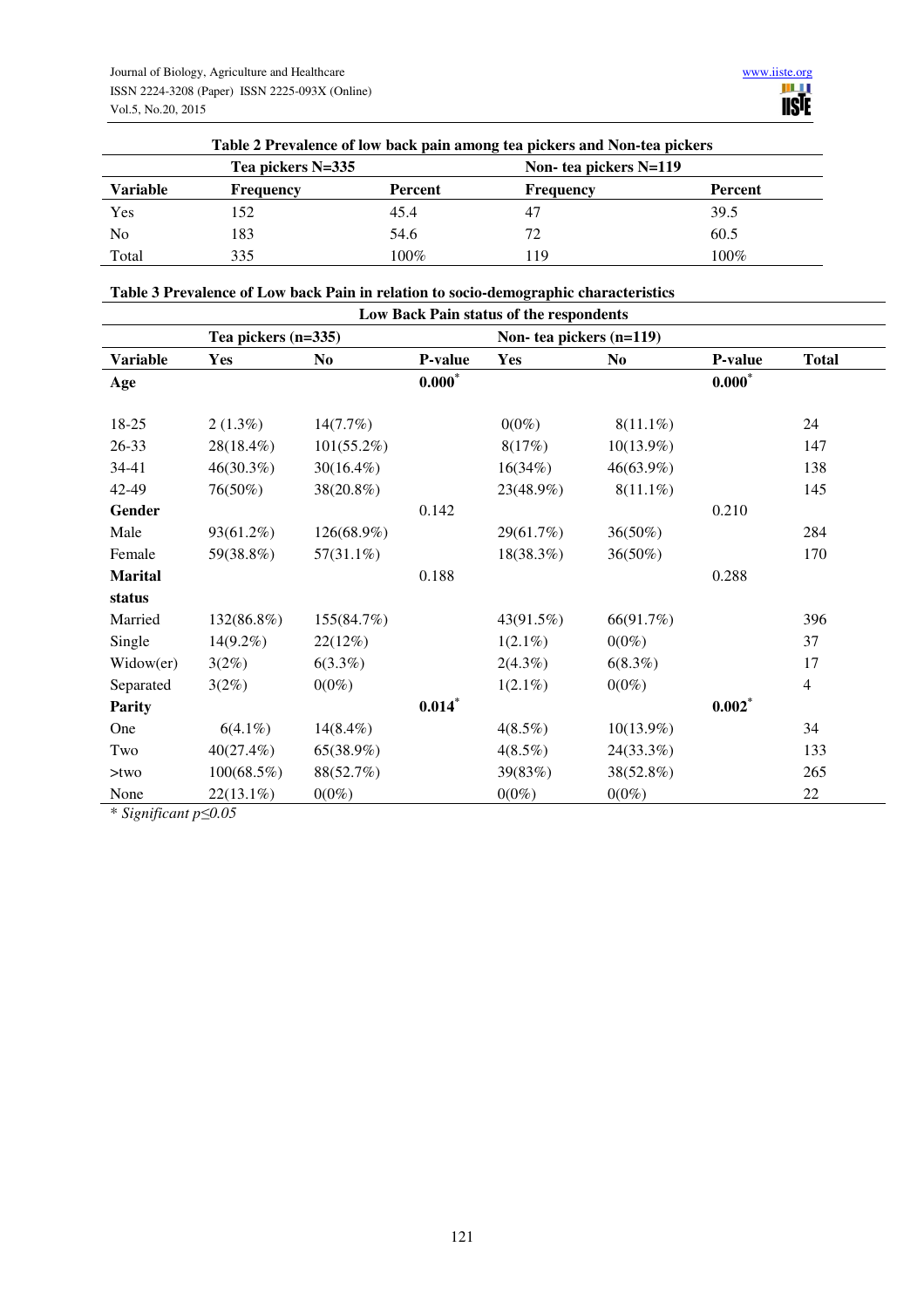| Table 4 Occupational risk factors of Low Back pain among tea and non-tea pickers |
|----------------------------------------------------------------------------------|
|----------------------------------------------------------------------------------|

|                                              | <b>Risk factors of LBP</b> |               |                         |              |                |                          |                |
|----------------------------------------------|----------------------------|---------------|-------------------------|--------------|----------------|--------------------------|----------------|
|                                              | Tea pickers (n=335)        |               | Non-tea pickers (n=119) |              |                |                          |                |
| <b>Variable</b>                              | Yes                        | No            | P-value                 | Yes          | N <sub>0</sub> | P-value                  | <b>Total</b>   |
| Absent from work due to LBP                  |                            |               | $0.000*$                |              |                | $0.000*$                 |                |
| Yes                                          | 92(60.5%)                  | 14(7.7%)      |                         | 27(57.4%)    | $0(0\%)$       |                          | 133            |
| No                                           | 60(39.5%)                  | 167(92.3%)    |                         | 20(42.6%)    | 72(100%)       |                          | 319            |
| LBP due to injury                            |                            |               | 0.609                   |              |                | 0.078                    |                |
| Yes                                          | 4(2.6%)                    | 6(3.6%)       |                         | $2(4.3\%)$   | $0(0\%)$       |                          | 12             |
| No                                           | 148(97.4%)                 | 159(96.4%)    |                         | 45(95.7%)    | 72(100%)       |                          | 424            |
| <b>Family history of LBP</b>                 |                            |               | 0.175                   |              |                | 0.078                    |                |
| Yes                                          | 12(7.9%)                   | $8(4.4\%)$    |                         | $2(4.3\%)$   | $0(0\%)$       |                          | 12             |
| No                                           | $140(92.1\%)$              | 175(95.6%)    |                         | 45(95.7%)    | 72(100%)       |                          | 424            |
| Do you smoke                                 |                            |               | $0.001*$                |              |                | $0.000*$                 |                |
| Yes                                          | 44(28.9%)                  | 26(14.2%)     |                         | 23(48.9%)    | 2(2.8%)        |                          | 95             |
| No                                           | $108(71.1\%)$              | 157(85.8%)    |                         | $24(51.1\%)$ | 70(97.2%)      |                          | 359            |
| <b>Alcohol uptake</b>                        |                            |               | $0.003*$                |              |                | $0.000*$                 |                |
| Yes                                          | 52(34.2%)                  | 36(19.7%)     |                         | 23(48.9%)    | 2(2.8%)        |                          | 113            |
| No                                           | $100(65.8\%)$              | 147(80.3%)    |                         | $24(51.1\%)$ | 70(97.2%)      |                          | 341            |
| <b>Work duration</b>                         |                            |               | $0.034*$                |              |                | $0.049*$                 |                |
| $<$ 6 months                                 | 2(1.3%)                    | $0(0\%)$      |                         | $0(0\%)$     | $0(0\%)$       |                          | 2              |
| 6-12 months                                  | 2(1.3%)                    | $12(6.6\%)$   |                         | $0(0\%)$     | $4(5.6\%)$     |                          | 18             |
| $1-2$ yrs                                    | 44(28.9%)                  | 58(31.7%)     |                         | 26(55.3%)    | $26(36.1\%)$   |                          | 154            |
| $>2$ yrs                                     | $104(68.4\%)$              | 113(61.7%)    |                         | 21(44.7%)    | 42(58.3%)      |                          | 280            |
| How many hrs do you work/day                 |                            |               | $0.000*$                |              |                | 0.150                    |                |
| 5 hours                                      | 2(1.3%)                    | $4(2.2\%)$    |                         | $0(0\%)$     | $0(0\%)$       |                          | 6              |
| $6-8$ hrs                                    | 134(88.2%)                 | $127(69.4\%)$ |                         | 39(83%)      | 66(91.7%)      |                          | 366            |
| $>8$ hrs                                     | $16(10.5\%)$               | 52(28.4%)     |                         | 8(17%)       | 6(8.3%)        |                          | 82             |
| Has your occupation caused you to suffer LBP |                            |               | $0.000*$                |              |                | 0.000                    |                |
| Yes                                          | 134(93.1%)                 | $22(12.2\%)$  |                         | 45(95.7%)    | $2(2.9\%)$     |                          | 203            |
| N <sub>0</sub>                               | $10(6.9\%)$                | 159(87.8%)    |                         | $2(4.3\%)$   | 68(97.1%)      |                          | 239            |
| Total kgs green leaves/day                   |                            |               | $0.000*$                |              |                | $\overline{\phantom{a}}$ |                |
| 12-20 <sub>kg</sub>                          | $4(2.6\%)$                 | $6(3.3\%)$    |                         |              |                |                          | 10             |
| 20-50kg                                      | 85(55.9%)                  | 139(76%)      |                         |              |                |                          | 224            |
| $>50$ kgs                                    | $63(41.4\%)$               | 38(20.8%)     |                         |              |                |                          | 101            |
| Approx. how many kgs do you carry            |                            |               | $0.001*$                |              |                |                          |                |
| $<$ 12 kg                                    | 2(1.3%)                    | $0(0\%)$      |                         |              |                |                          | $\overline{c}$ |
| 12kgs                                        | $104(68.4\%)$              | 149(82.3%)    |                         |              |                |                          | 253            |
| 12-20 <sub>kg</sub>                          | 46(30.3%)                  | 28(15.5%)     |                         |              |                |                          | 74             |
| $>20$ kg                                     | $0(0\%)$                   | $4(2.2\%)$    |                         |              |                |                          | 4              |
| How do you carry the basket                  |                            |               | 0.252                   |              |                |                          |                |
| Head                                         | 2(1.3%)                    | $4(2.2\%)$    |                         |              |                |                          | 6              |
| Trolley                                      | 2(1.3%)                    | $0(0\%)$      |                         |              |                |                          | 2              |
| Back                                         | 148(97.4%)                 | 179(97.8%)    |                         |              |                |                          | 327            |
| Distance to the collection point             |                            |               | 0.184                   |              |                |                          |                |
| $100\;\mathrm{m}$                            | $32(21.1\%)$               | 50(27.3%)     |                         |              |                |                          | 82             |
| >100m                                        | 120(78.9%)                 | 133(72.7%)    |                         |              |                |                          | 253            |
| Do you carry heavy load                      |                            |               |                         |              |                | $0.000*$                 |                |